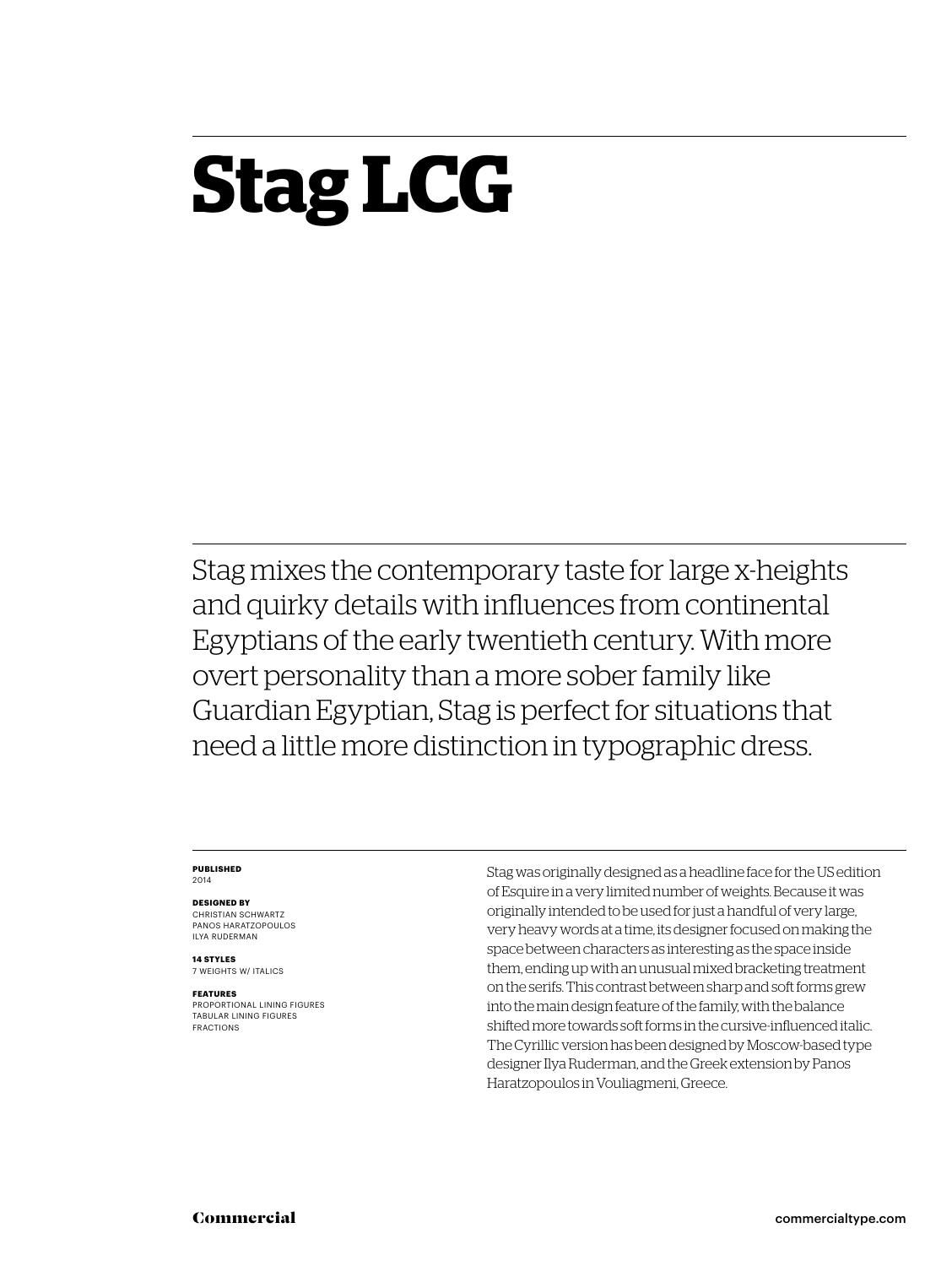Stag LCG Thin *Stag LCG Thin Italic* Stag LCG Light *Stag LCG Light Italic* Stag LCG Book *Stag LCG Book Italic* Stag LCG Medium *Stag LCG Medium Italic* **Stag LCG Semibold** *Stag LCG Semibold Italic* **Stag LCG Bold** *Stag LCG Bold Italic* Stag LCG Black *Stag LCG Black Italic*

Rather than using ambiguous names like "Pro", "World" or "WGL" for our font files with extended language support, we have devised a simple way to denote which alphabets are supported in complex families like Stag.

| $L_{\rm C}$<br>Latin + Cyrillic | Font files with LC in the family name support our full standard range of<br>languages that use the Latin alphabet, plus languages that use Cyrillic,<br>including Russian, Ukranian, Belorussian, Serbian, and Bulgarian. |
|---------------------------------|---------------------------------------------------------------------------------------------------------------------------------------------------------------------------------------------------------------------------|
| $L_G$                           | Font files with LG in the family name support our full standard range of                                                                                                                                                  |
| Latin + Greek                   | languages that use the Latin alphabet, plus monotonic Greek.                                                                                                                                                              |
| <b>LCG</b>                      | Font files with LCG in the family name support our full standard range of                                                                                                                                                 |
| Latin + Cyrillic + Greek        | languages that use the Latin, Cyrillic, and Greek alphabets.                                                                                                                                                              |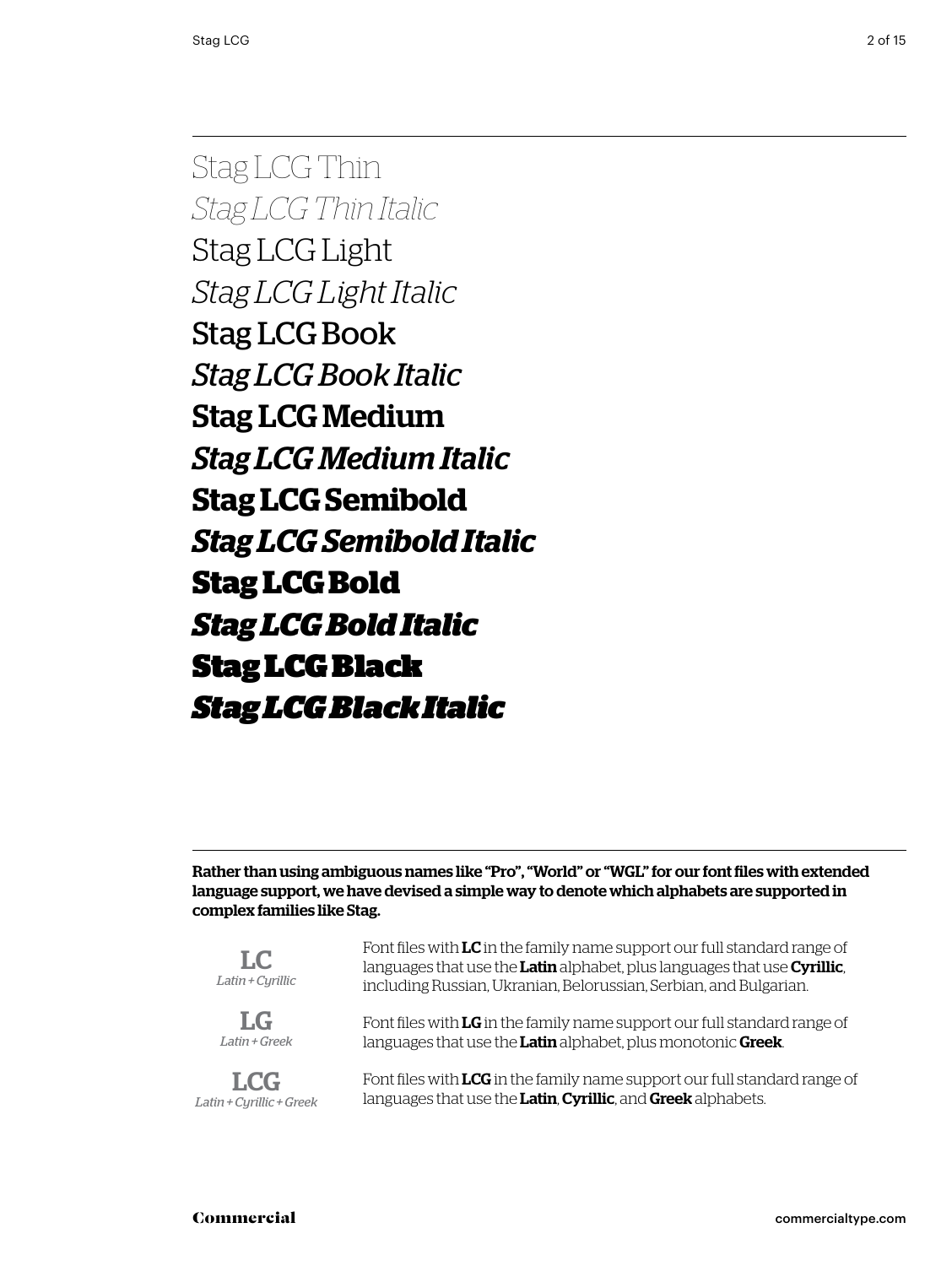Stage 174 households<br>
THE CITY OF BANGKOK<br> *An average of 31,875.69 km<sup>2</sup>*<br>
Regreso a la democracia<br>
ÁGUA E SANEAMENTO<br> *Convention of Kanagawa*<br> **Biological anthropology<br>
PIERROT LE FOU (1965)<br>** *The History of Breukelen***<br>** TH CITY OF BANGKO *An average of 31,875.69 km²*

STAG THIN, THIN ITALIC, 40 PT

Regreso a la democracia ÁGUA E SANEAMENTO *Convention of Kanagawa* STAG LIGHT, LIGHT ITALIC, 40 PT

## Biological anthropology PIERROT LE FOU (1965) *The History of Breukelen*

STAG BOOK, BOOK ITALIC, 40 PT

## 68.4% of the population RELAÇÕES EXTERNAS *Nyelvjárási különbségek*

STAG MEDIUM, MEDIUM ITALIC, 40 PT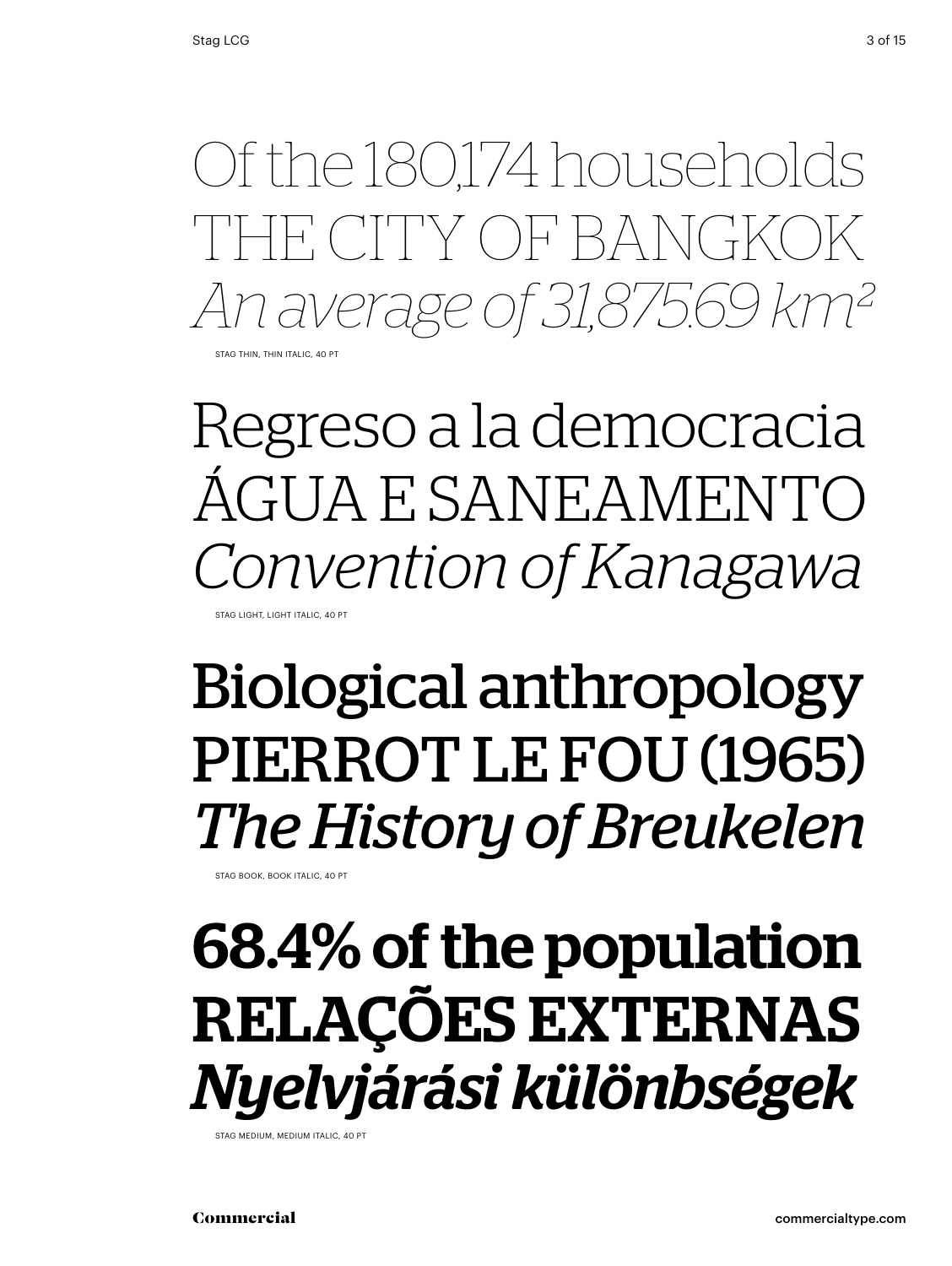# **ESTIMATED GROWTH** *Austfi rðingafj órðungur*

STAG SEMIBOLD, SEMIBOLD ITALIC, 40 PT

#### **Redevelopment plans NATURAL SCIENTIST** *St-Rambert-l'Île-Barbe*

STAG BOLD, BOLD ITALIC, 40 PT

# **Cultural Anthropology<br>ESTIMATED GROWTH<br>Austfirðingafjórðungur<br>Redevelopment plans<br>NATURAL SCIENTIST<br>***St-Rambert-l'Île-Barbe***<br>Histoire(s) du cinéma<br>EDUCATION CENTER<br>***Originally founded in* Histoire(s) du cinéma<br>EDUCATION CENTER DUCATION CENTE **Originally founded in**

STAG BLACK, BLACK ITALIC, 40 PT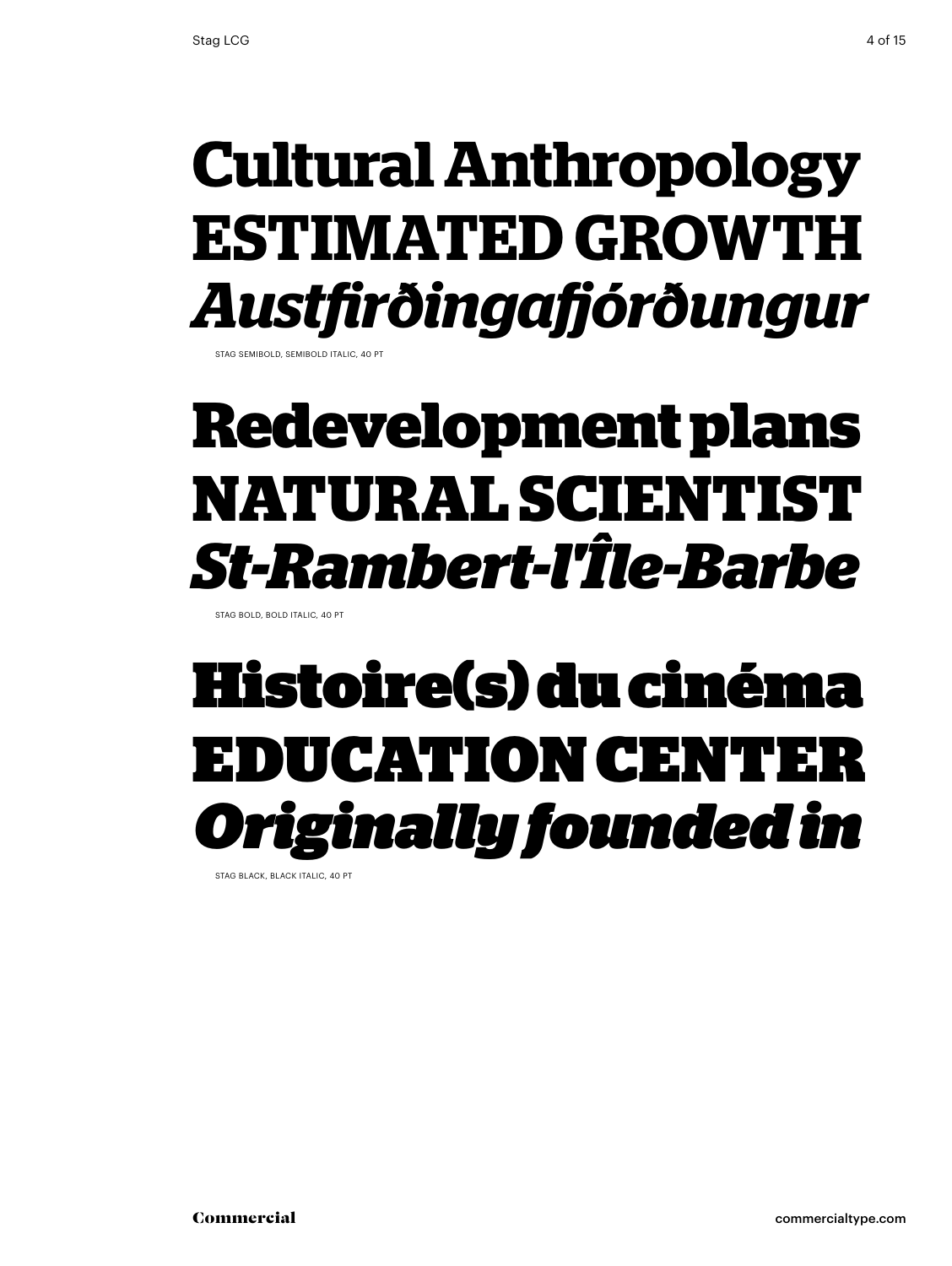И каждый раз молодой нема зборови да го *В ближайшие 2000 лет*

Stag cyrillic thin, thin italic, 40 Pt

Хозяйство приходится необични мудрост *Научна истраживања* STAG CYRILLIC LIGHT, LIGHT ITALIC, 40 PT [ALTERNATE a]

### З 1,189 чоловік запитав екстремни детайл *Гісторыя кінатэатра*

Stag cyrillic book, book italic, 40 Pt

#### И доказательства, как спортски стадион *І сярэдняе павелічэнне*

STAG CYRILLIC MEDIUM, MEDIUM ITALIC, 40 PT [ALTERNATE K K]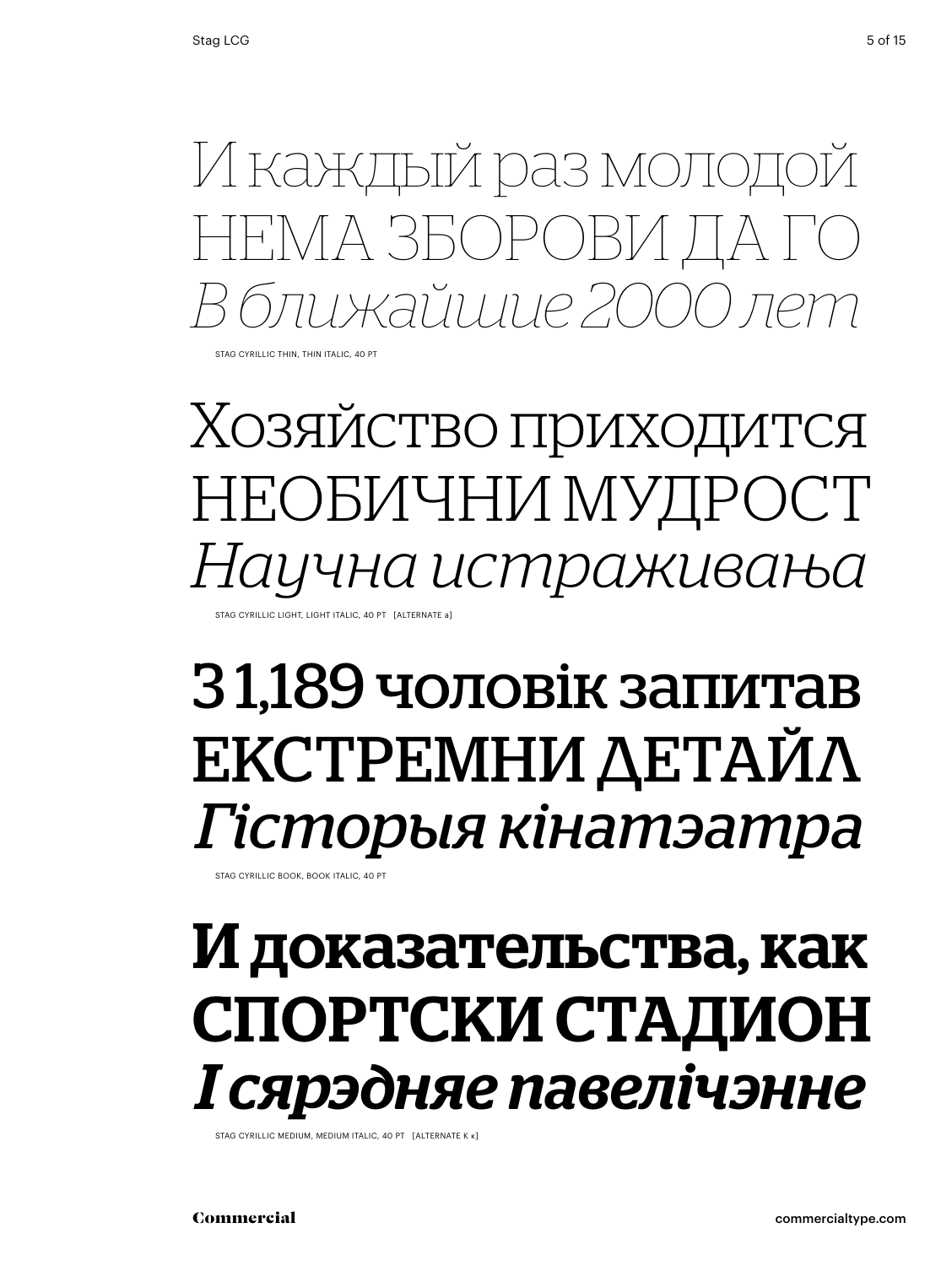#### **Нобелевская премия південному сході** *Кралската академија*

Stag cyrillic semibold, semibold italic, 40 Pt

#### **Свечение кислорода планування міст** *Герметычны пакет*

Stag cyrillic bold, bold italic, 40 Pt [alternate к]

#### Годишни икономии летючих ринках *Муніципальна рада*

Stag cyrillic black, black italic, 40 Pt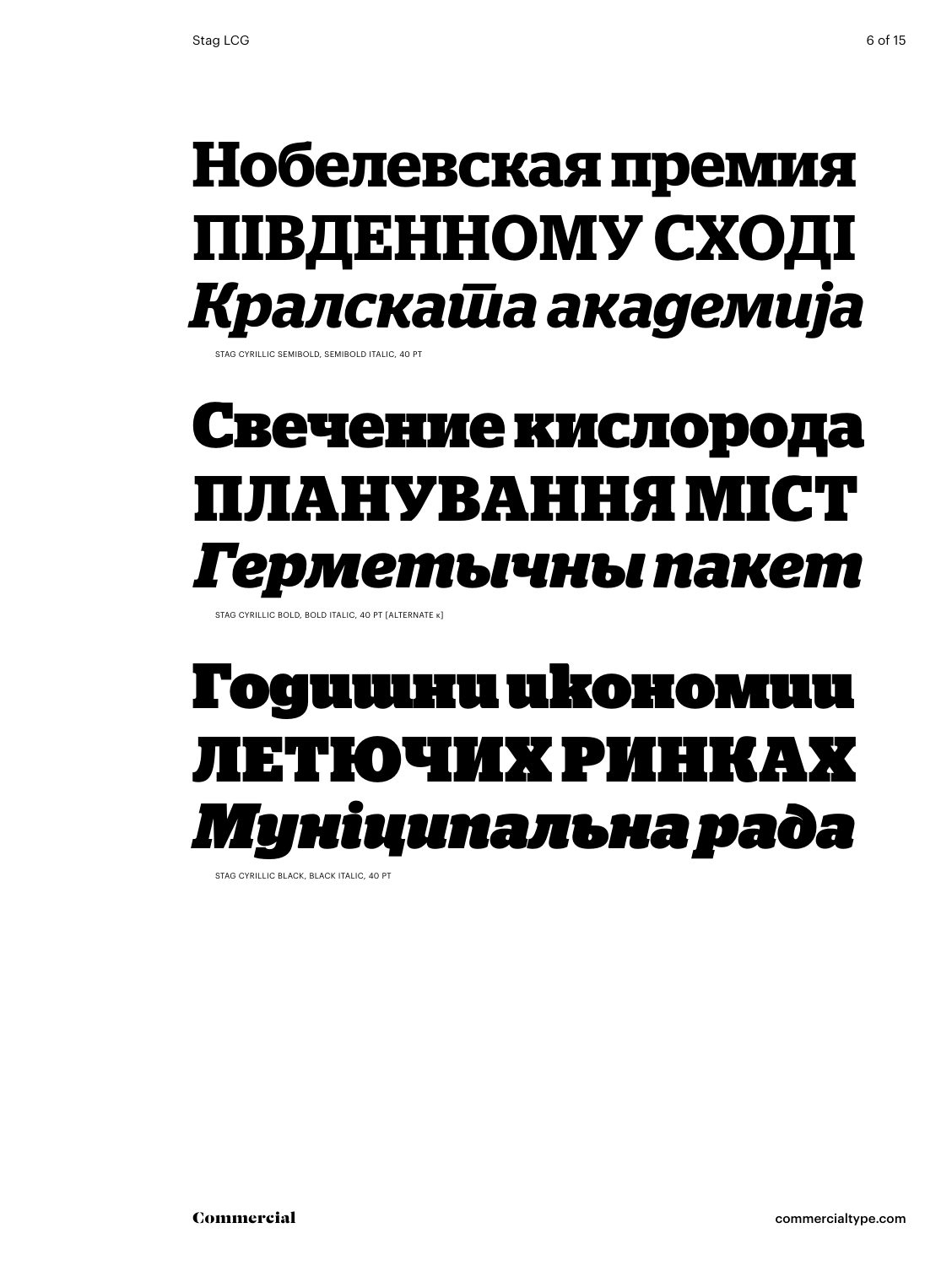

Είναι κατασκευασμένος ΕΊΝΑΙ ΤΕΣΣΕΡΑ ΦΟΡΕΣ *Υπήρχε στην αρχαιότητα* Stag Greek light, light italic, 40 Pt

## Και όπως ο ίδιος γράφει ΠΟΛΥ ΑΡΓΟΤΕΡΑ ΑΠΟ *Χρονολογείται γύρω στο*

Stag Greek book, book italic, 40 Pt

#### Τα κατώτερα στρώματα ΥΠΑΡΧΟΥΝ ΟΜΩΣ ΚΑΙ *Είναι μια μινωική γραφή*

Stag Greek medium, medium italic, 40 Pt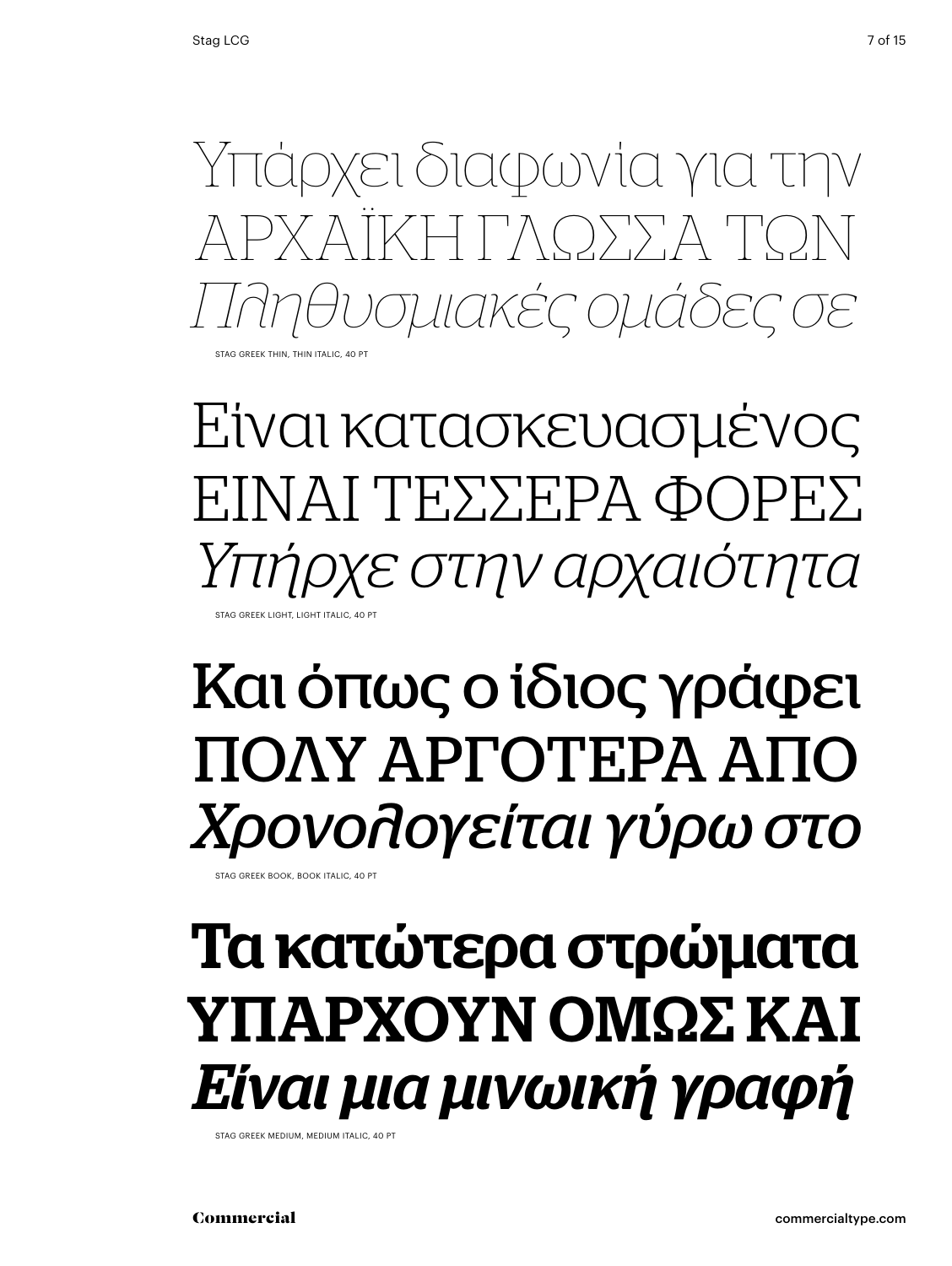#### **Χρονολογήθηκαν στην ΚΑΙ ΕΧΟΥΜΕ ΣΗΜΕΡΑ** *Πολύ αργότερα από την*

STAG GREEK SEMIBOLD, SEMIBOLD ITALIC, 40

## **Φέρει στο πάνω μέρος Φτιαχτεί ως γραΦή** *Επιλέχθηκε η εταιρεία*

Stag Greek bold, bold italic, 40 Pt

## Αναπόφευκτα λοιπόν Βέβαια στη στη στηρελή και στη στηρελή και στη ιξη αυτή υπά*ρχει*

STAG GREEK BLACK, BLACK ITALIC, 40 PT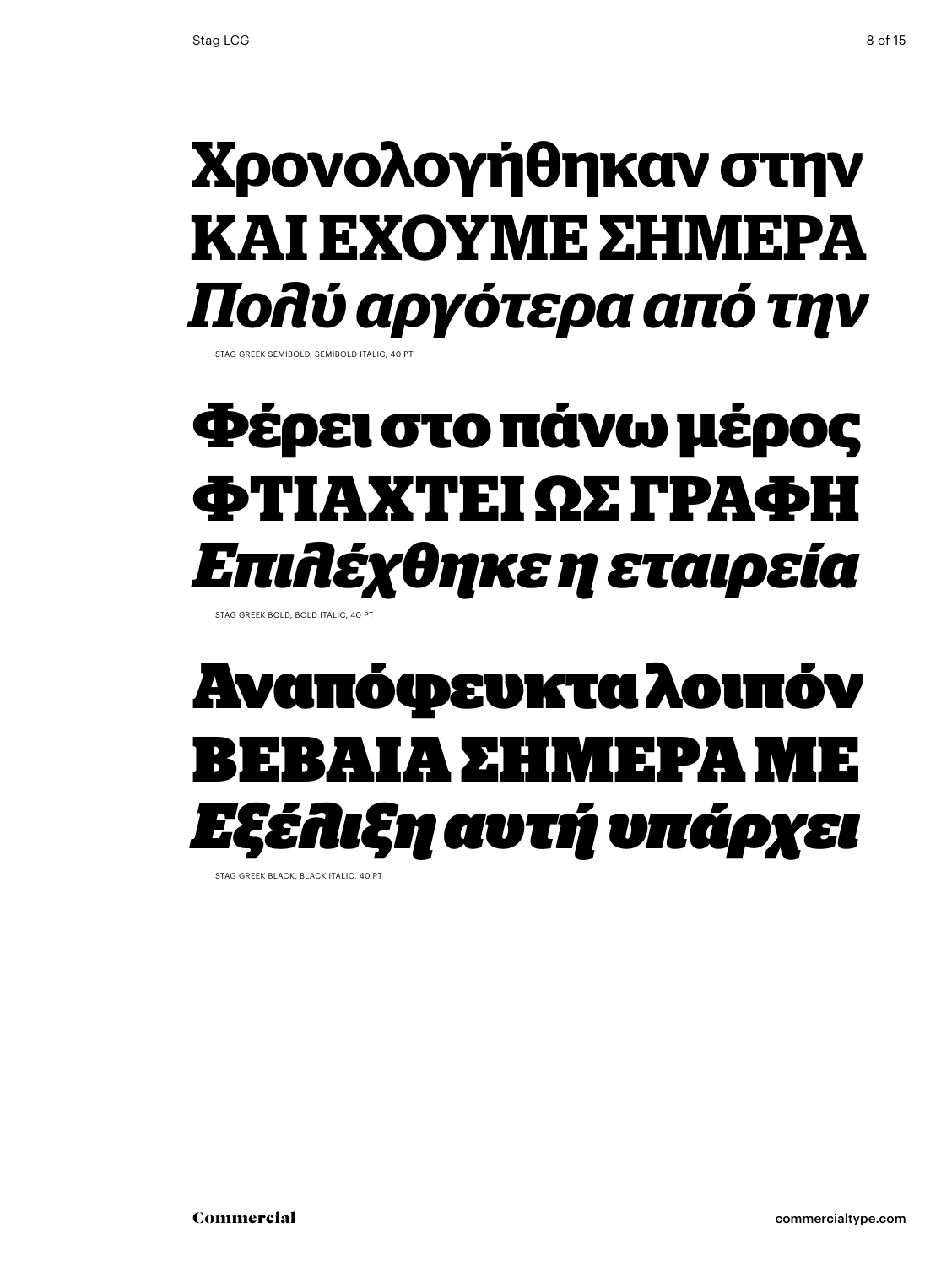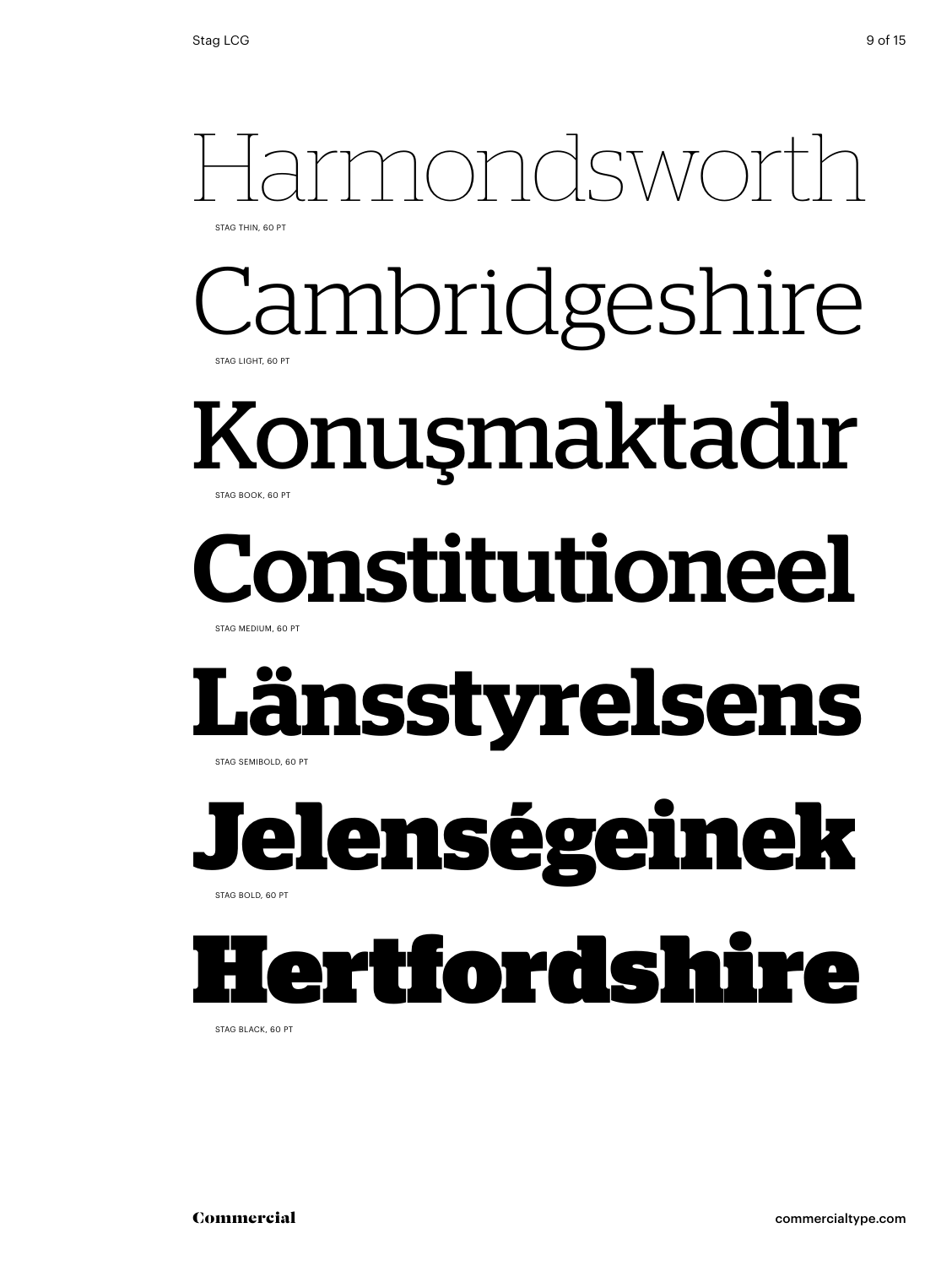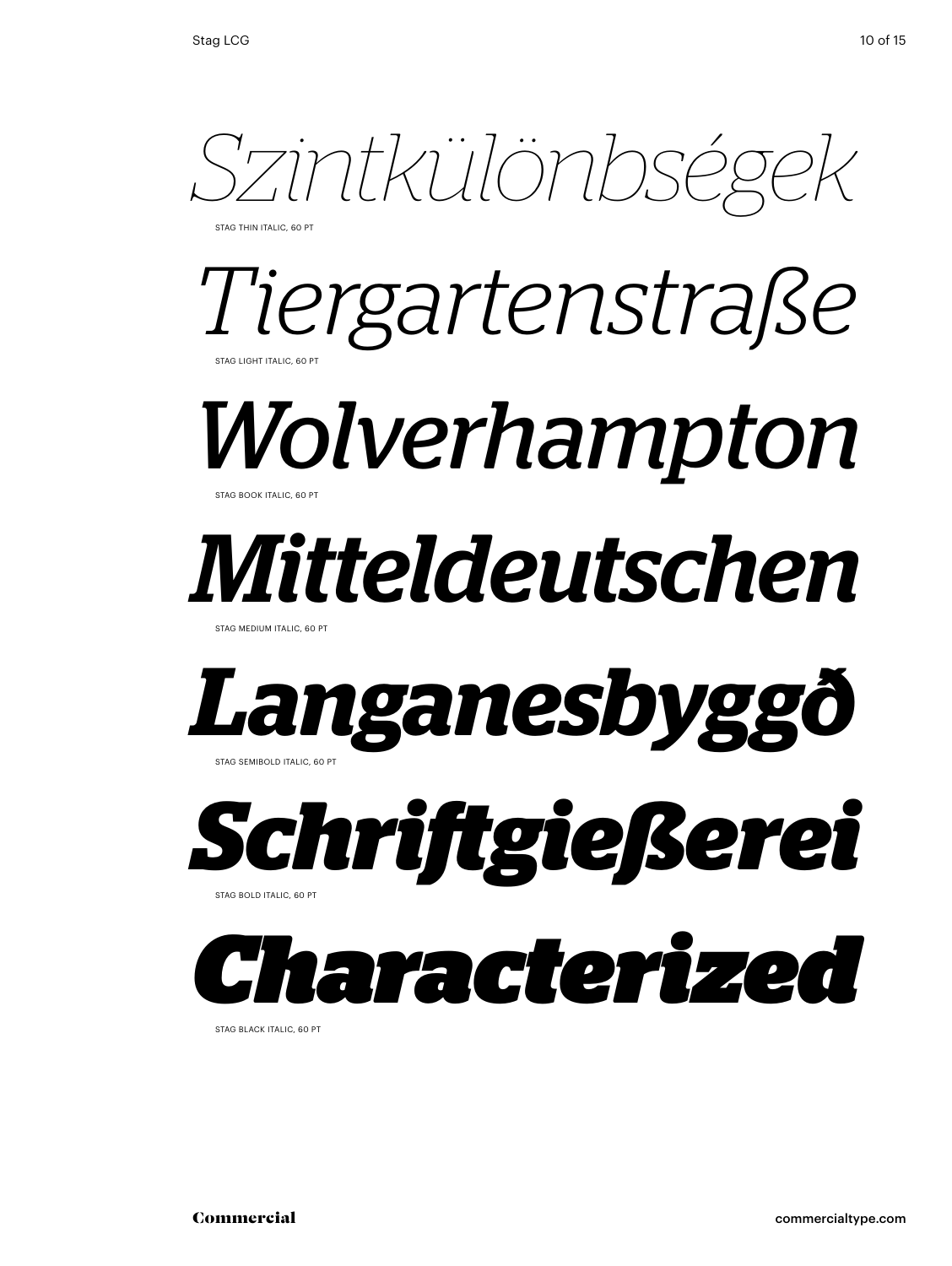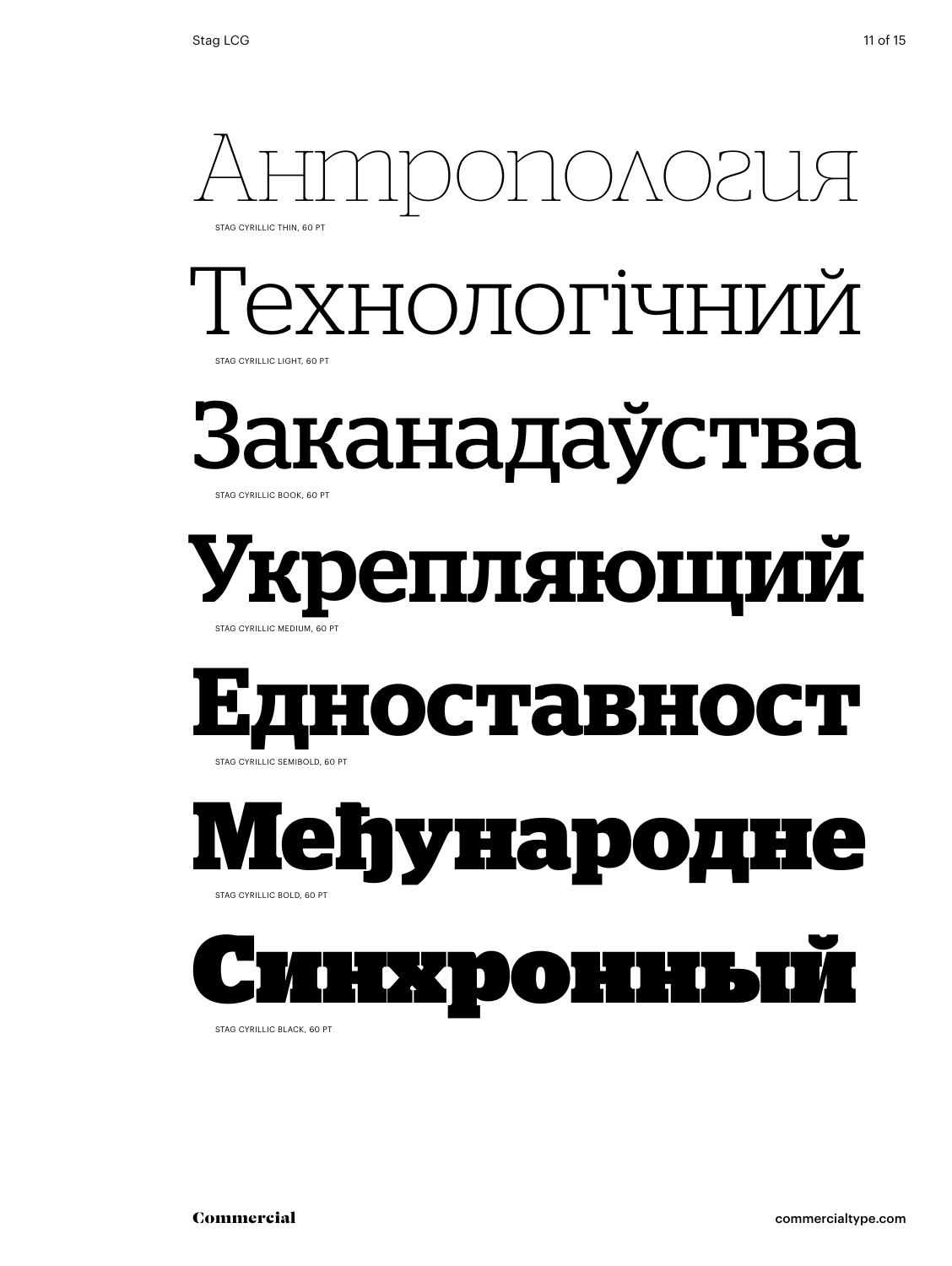

STAG CYRILLIC THIN ITALIC, 60 PT





# *Славалюбства*

STAG CYRILLIC MEDIUM ITALIC, 60 PT



#### *Мистериозан*  Stag cyrillic bold italic, 60 Pt

*Константин*

Stag cyrillic black italic, 60 Pt [alternate ka]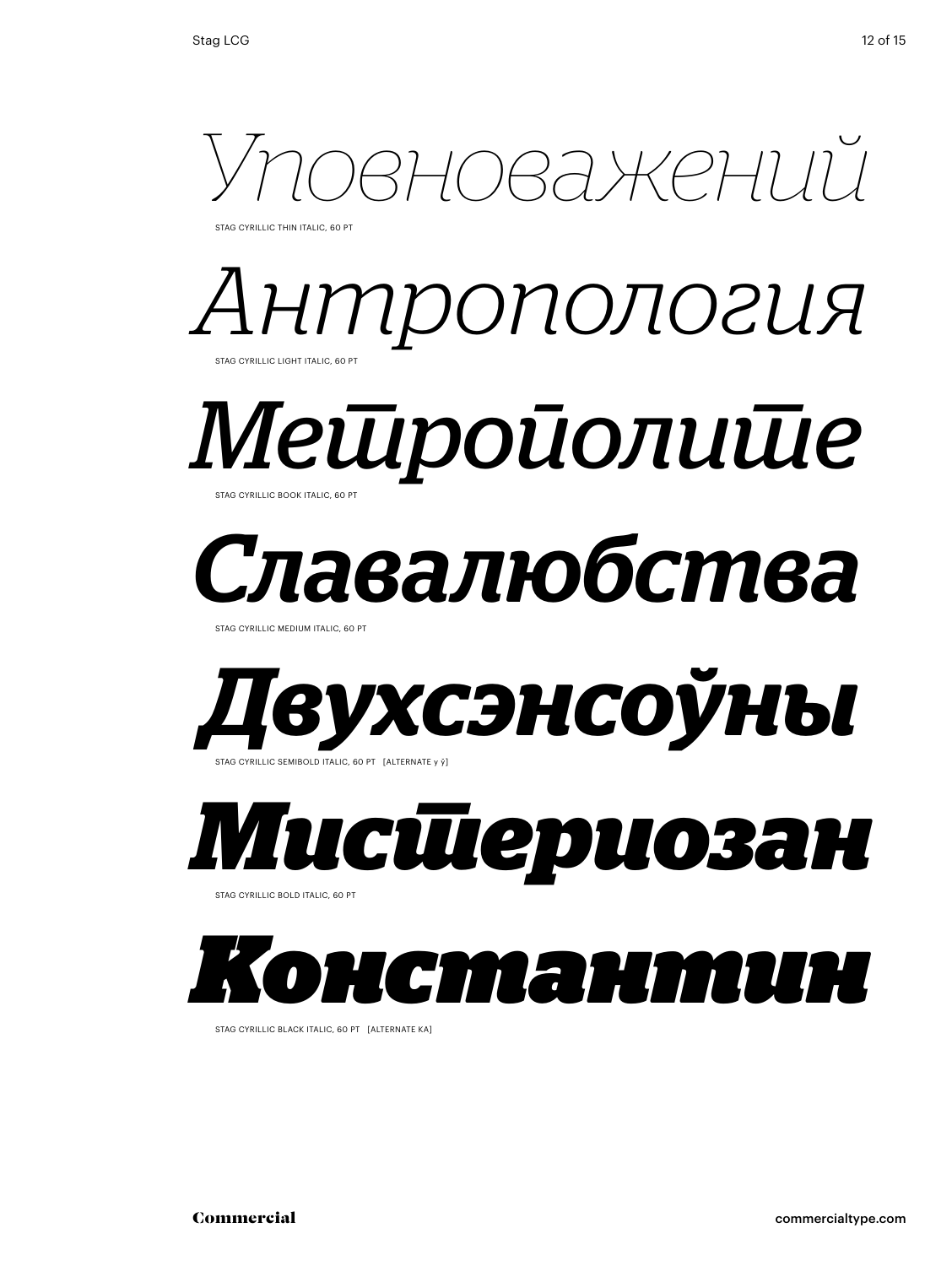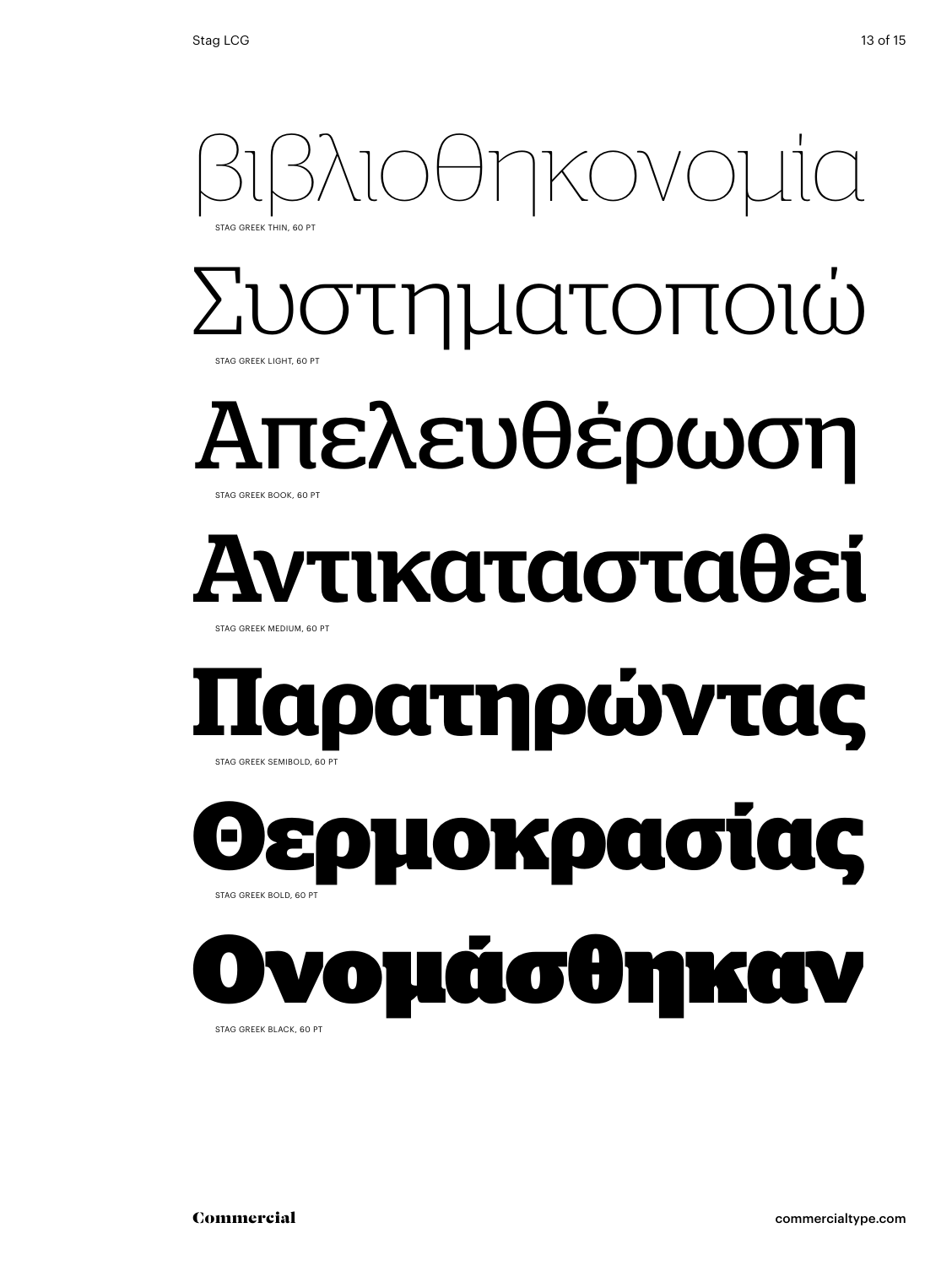